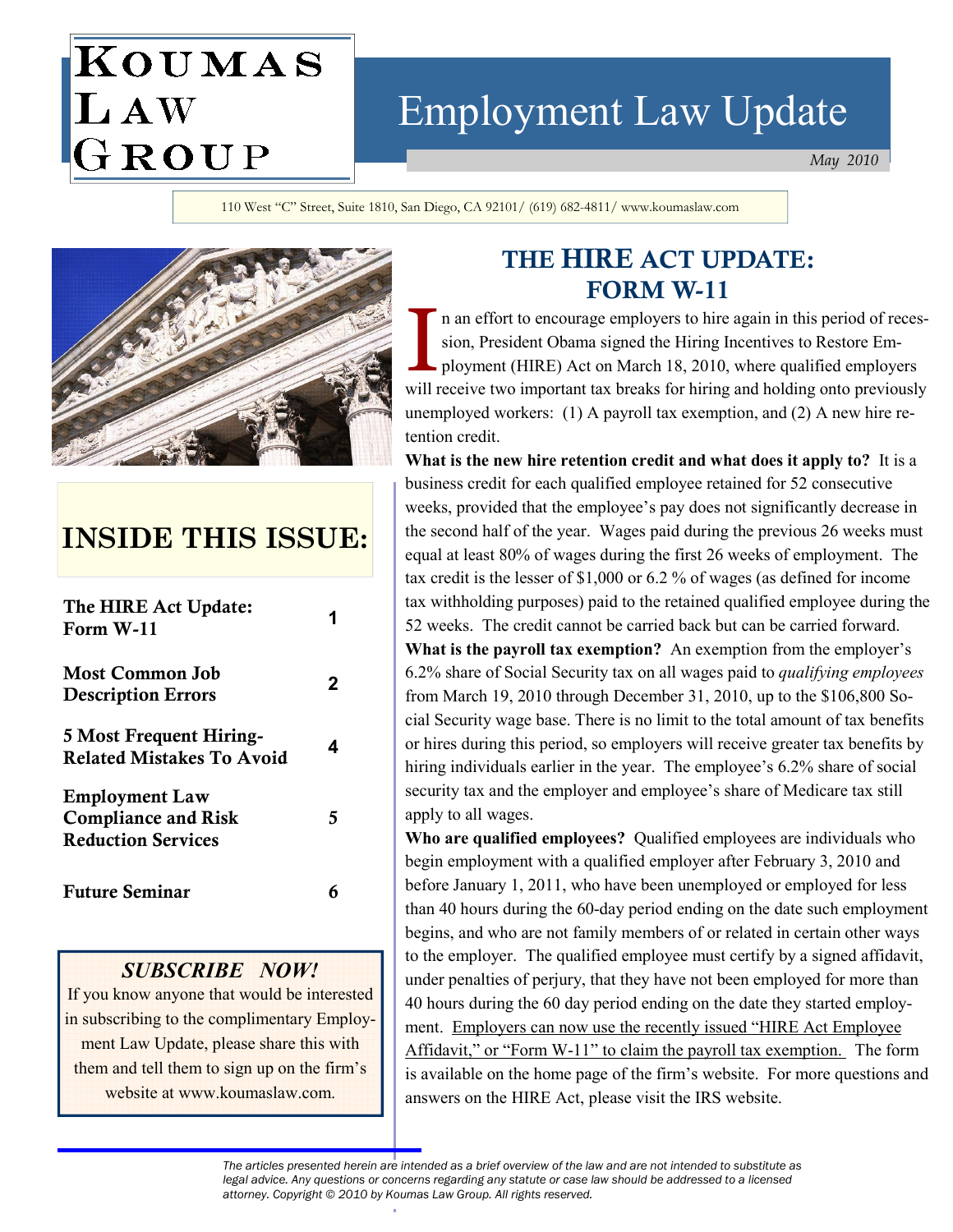# MOST COMMON JOB DESCRIPTION ERRORS

shippending time on job descriptions is not a high priority for employers, especially since job descriptions are not required by law. However, accurate and current job descriptions are central to hiring, classifying

exempt employees, evaluations and exploring accommodations for disabled employees (not to mention avoiding lawsuits). Employers and their employees are more likely to work more enjoyably and productively when what is expected in an employee's job performance is detailed in writing.

 Employee job descriptions are written statements that describe the duties, responsibilities, required qualifications, and reporting relationships of a particular job. They should be based on objective information obtained through job analysis, an understanding of the competencies and skills required to accomplish needed tasks, and the needs of the organization to produce work. The following are commonly made mistakes which, if avoided, should help you develop effective job descriptions:

#### 1. Neglecting Job Descriptions

 Many organizations that utilize job descriptions perform a regular review of job descriptions. Employers should consider revising job descriptions when:

- There is a re-organization in the company
- The job changes (perhaps due to new technology) or there is a change in essential functions
- Incumbents of the same position are not expected to perform the same or similar tasks

 Employee job descriptions become dated as soon as you write them in a fast-paced, changing, customer-driven work environment. You must supplement employee job descriptions with regularly negotiated goals and developmental opportunities, at a minimum, quarterly. If you have not reviewed your job descriptions recently, answering these questions will help give your job description process a boost:

- Why do we need job descriptions?
- What are the shortfalls of our existing job descriptions?
- To what specific uses will the job descriptions be put?
- Who will be involved in developing and managing the job descriptions?

## 2. Omitting Critical Elements of a Job Description

 The effectiveness of a job description will be diminished if key elements are missing from it. Most job descriptions contain the following:

•Job title

- •Statement of purpose or objective of position
- •Salary range

•Essential functions and additional responsibilities in order of significance (the most important duties should appear at the top of the list). This list should cover every activity that will take 5% or more of the employee's time and include any accountability the employee may have for meeting

(Continued on page 3)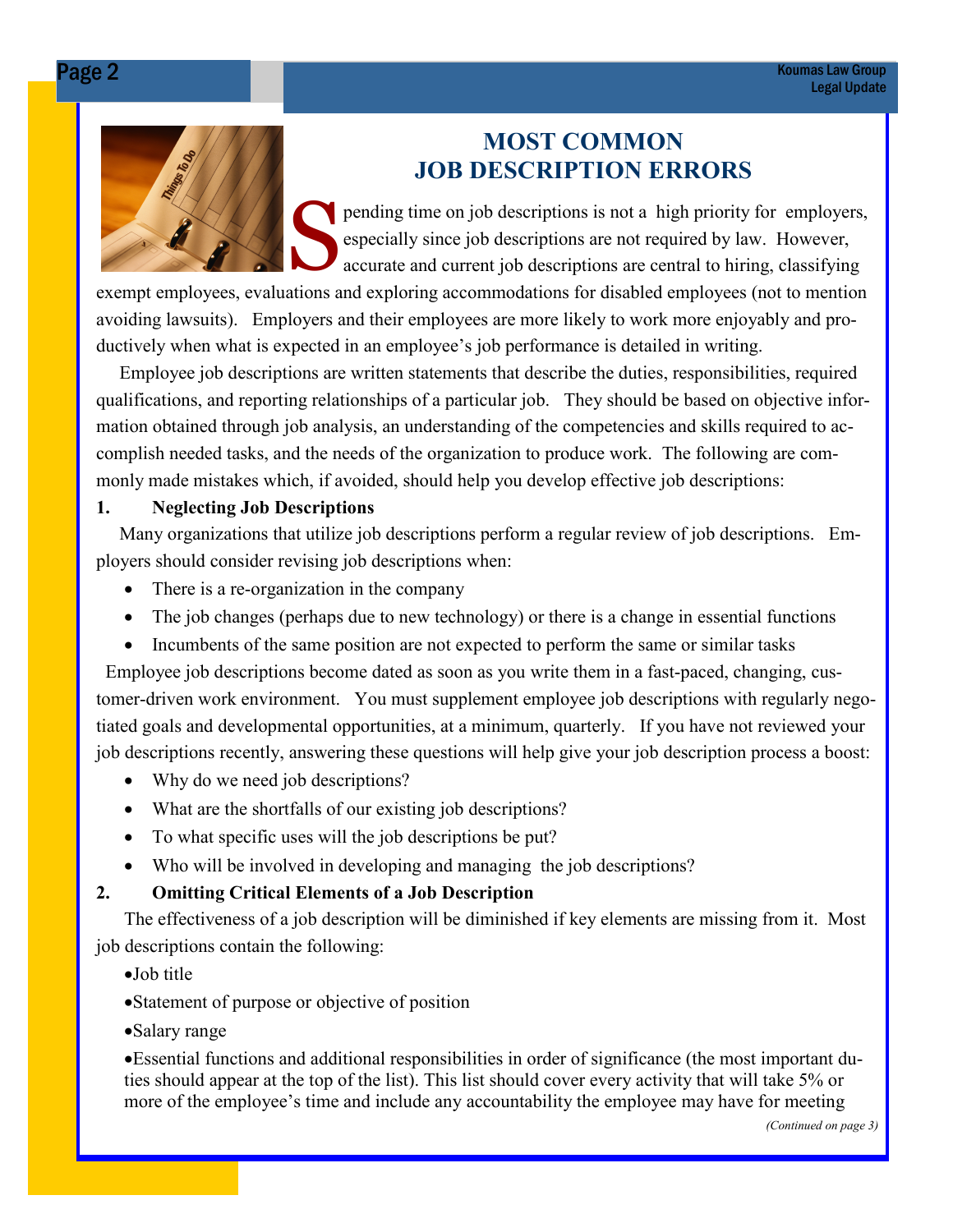#### (Continued from page 2)

certain objectives.)

- Description of reporting structure
- Experience and skills needed
- Description of ideal candidate (e.g., able to meet strict deadlines, able to work with multiple bosses)
- Work location and schedule
- Disclaimer list of tasks is not exhaustive, with phrase like "and additional duties as directed."

### 3. Failing to Accurately Describe the Actual Job

A typical job description is deficient in at least one of the following ways:

- It exaggerates or downplays the importance of the job.
- It fails to identify the standards that distinguish between successful and unsuccessful job peformance.
- It ignores the decision-making aspects of the job.
- It either fails to focus on the current position's actual duties or it defines required responsibilities in ambiguous terms
- It describes worker requirements or characteristics that are not really needed to succeed in the job.

### 4. Failing to Use Job Descriptions Properly (or at All)

 Employee job descriptions that sit unused in a drawer, or worse, filed in the HR office, are a waste of time; they must be integral in your hiring process. Take the actions discussed in the first part of this article, and make employee job descriptions an integral part of your hiring and selection process. Use employee job descriptions to obtain employee ownership and support for the position and to trace the parameters of the skills and abilities you seek for the position. In addition to the updating of regular goals and objectives suggested above, employee job descriptions are a valuable part of the performance management and evaluation system. They are used to determine salary increases and bonus eligibility. They are a job reference for determining how an employee spends his or her time at work. Job descriptions can also be valuable evidence of legal compliance (or noncompliance) under a number of state and federal employment laws.

### 5. Poor Drafting

 To achieve the primary objectives of job description drafting — accuracy and brevity — you must double-check the words you have chosen to describe each job



activity. Make certain employee job descriptions have enough flexibility so individuals can "think outside of the box." Employee job descriptions should be flexible so that employees are comfortable cross-training, helping another team member accomplish a task, and confident they can make appropriate decisions to serve their employer's operational goals. The following guidelines should be kept in mind:

- Use a terse, direct style throughout the description.
- Keep sentence structure simple; omit all words that don't provide necessary information.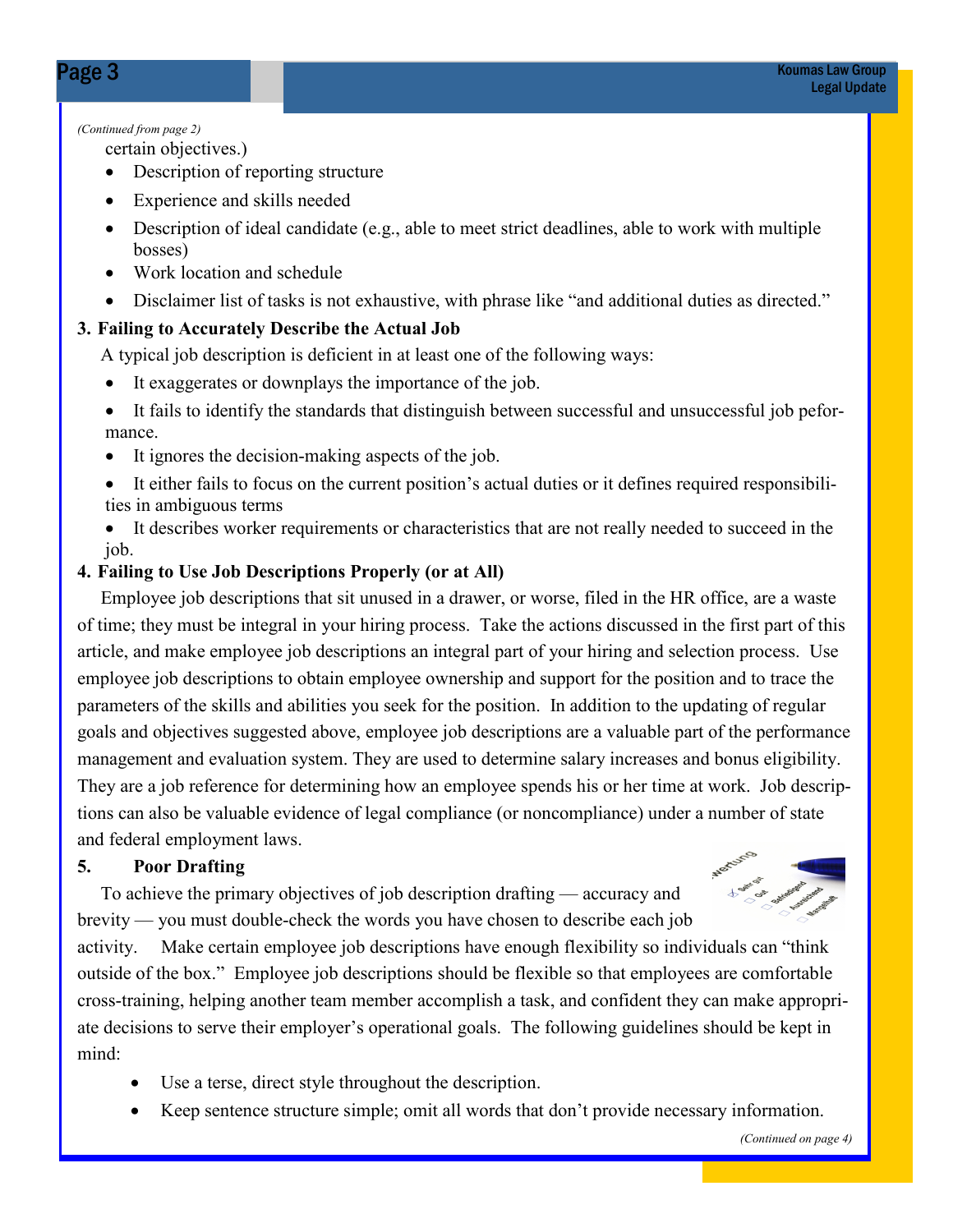#### (Continued from page 3)

- Be clear and use nontechnical language whenever possible. A good job description is understandable even to a layperson.
- Begin each sentence with an active verb, third-person singular. Always use the present tense.
- Wherever possible, describe the desired outcome of the work, rather than the method for accomplishing that outcome.
- Focus on essential activities. NOTE: a task that is performed frequently throughout the day may not be as essential to the job as something done only once or twice a week.

 Still on the fence about whether to have job descriptions, or need to update existing ones? If effectively written, and kept up to date, job descriptions can serve a significant role in informing employees of the goals, duties, and responsibilities they have within an organization, upon which they will be gauged.

> PRACTICE TIPS FOR EMPLOYERS: It is advantageous to use your current incumbents as valuable sources of information needed to develop your new or updated job descriptions. Conducting informal interviews of the current employees can provide a good starting point on the critical elements of a description.

> Other Resources: Handbook of Model Job Descriptions, by Barry Cushaway London, Kogan Page, 2003; Writing job descriptions, by Alan Fowler, London: Institute of Personnel and Development, 2000. For a checklist to use drafting job descriptions, please contact Elizabeth Koumas at ejk@koumaslaw.com.

# MOST FREQUENT HIRING-RELATED MISTAKES TO AVOID



#### 1. Failure to Properly Analyze the Position Available

 Too many managers start interviewing before they know what they are looking for in an ideal candidate. Start with an accurate job description, which clearly details the objective qualifications and responsibilities necessary to perform the job available. To get it right, you have to involve the people who work with the job, do the job, and supervise it. A good job description should:

- describe the essential functions of the job, as required by state and federal anti-disability-bias laws, in additional to others such as education, skills and work experience;
- indicate the task that must be accomplished or the quality that must be possessed as opposed to the means for accomplishing the task;
- focus on skills and abilities as opposed to personal attributes of applicants.

 To determine your hiring criteria, focus on knowledge, skills, abilities, relevant job experience, education. Determine what is really necessary to succeed. After you have decided your criteria, develop a series of questions that will help you distinguish candidates with the attributes sought.

#### 2. Failure to Use a Good Employment Application

 Every applicant must fill out an employment application. Recommendations for a good application include:

- Equal employment opportunity statement;
- Statement limiting duration of application effectiveness;
- Question to disclose exact job or category sought by candidate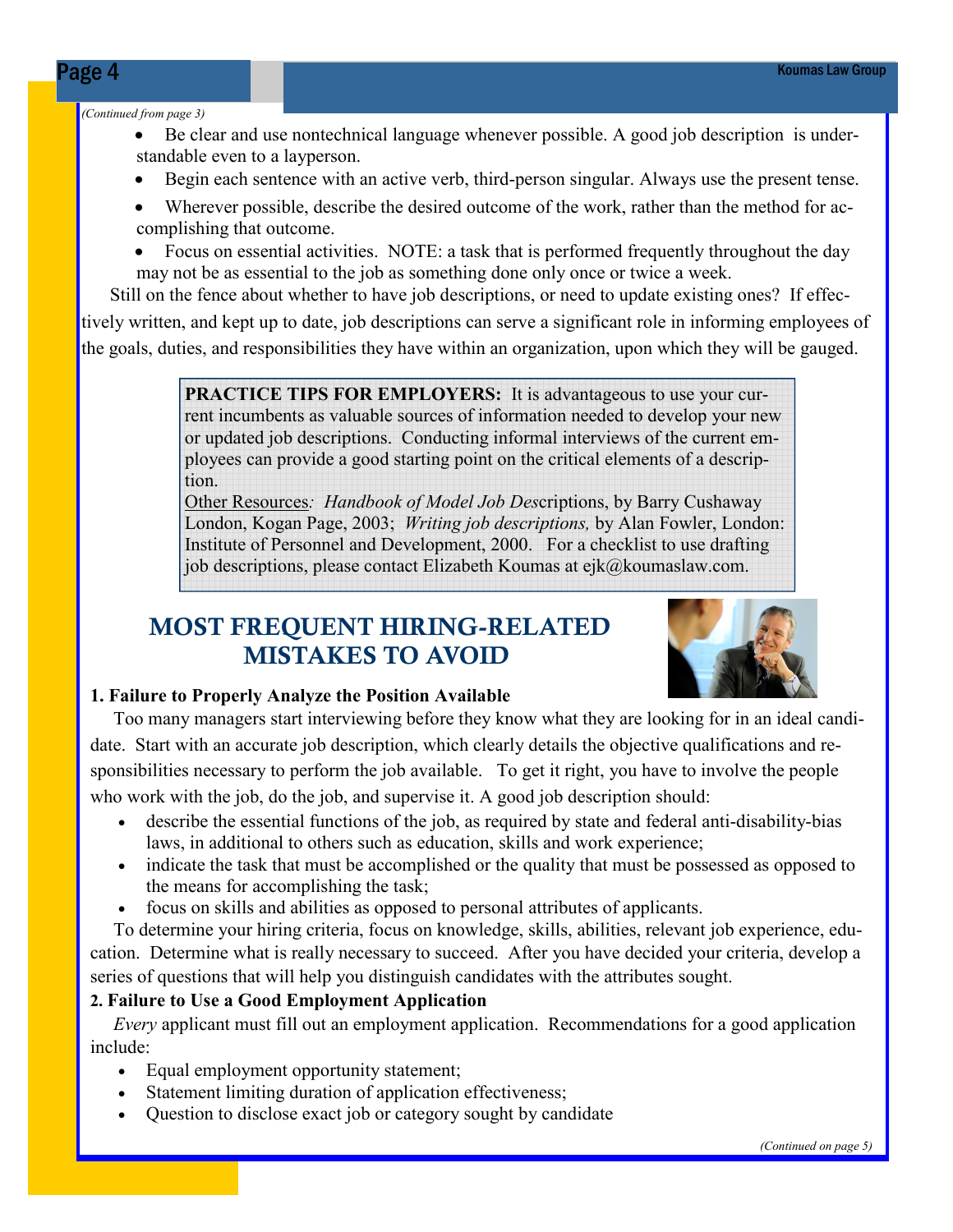- Section for detailed employment history;
- Area to list last supervisor for each prior employer, and references and signed statement granting consent to conduct background check and contact references, along with waiver for release of former employment files;
- At will disclaimer coupled with Acknowledgment for applicant to sign that no offer or promise of employment has been made and application is not a contract;
- Verification for applicant to sign indicating that all information provided on application and resume is true and complete, along with acknowledgment that incorrect or omitted information may render the applicant disqualified or subject to discharge;
- Notice regarding any required drug testing / medical exams as a condition of employment offer.
- Acknowledgment that applicant is not bound by any Nondisclosures or Noncompetes.

#### 3. Failure to Check References and Basic Application Information

 Surveys show that more than 50% of all applicants supply incorrect information in some significant area. Knowing this, you must perform background checks promptly and respond accordingly.

#### 4: Failure to Provide a Real Orientation

 Avoid rushing orientation, in an arbitrary attempt to fit it into a pre-determined timeframe. Instead, adopt an approach which decreases turnover, increases productivity and familiarizes new employees with key issues. Topics include: (a) Review of duties, schedule and expectations on the first day; (b) Review important policies and get them acknowledged; (c) Provide full-on harassment prevention training right from "Day 1;" (d) Include disclosure of your right to monitor and a "no expectation of privacy;" (e) Prohibit employees from bringing trade secrets and proprietary information from former employers; (f) Go over workplace guidelines, such as your dress code and attendance and have the employee sign an acknowledgment.

#### 5. Failure to Maintain Records of Applicants

 Recordkeeping is required for federal contractors, and is also necessary for defending possible discrimination claims. Devise a policy for handling applicants and be consistent for both on-line and hardcopy application submissions. Based on the time limitations for federal and state related employment claims that could arise from the hiring process, hiring related records should be kept for at least 2 years.

# EMPLOYMENT LAW COMPLIANCE AND RISK REDUCTION SERVICES

#### Annual Audit of Employee Handbook

"When was the last time an audit was conducted of your written policies, to ensure compliance with current labor laws?"

 It is critical to the success of any business operations to learn how to protect your company's interests while conveying your employees' rights and obligations in a handbook. Periodic review of your policies and practices will help ensure compliance with the ever changing labor laws. By way of example only, if you are a covered employer, do your leaves of absence policies contain the new protections for leave relating to active duty reservists (enacted in October 2008), or to care for injured military personnel (effective January 2009)? To prevent your written policies from being used against you, includ-